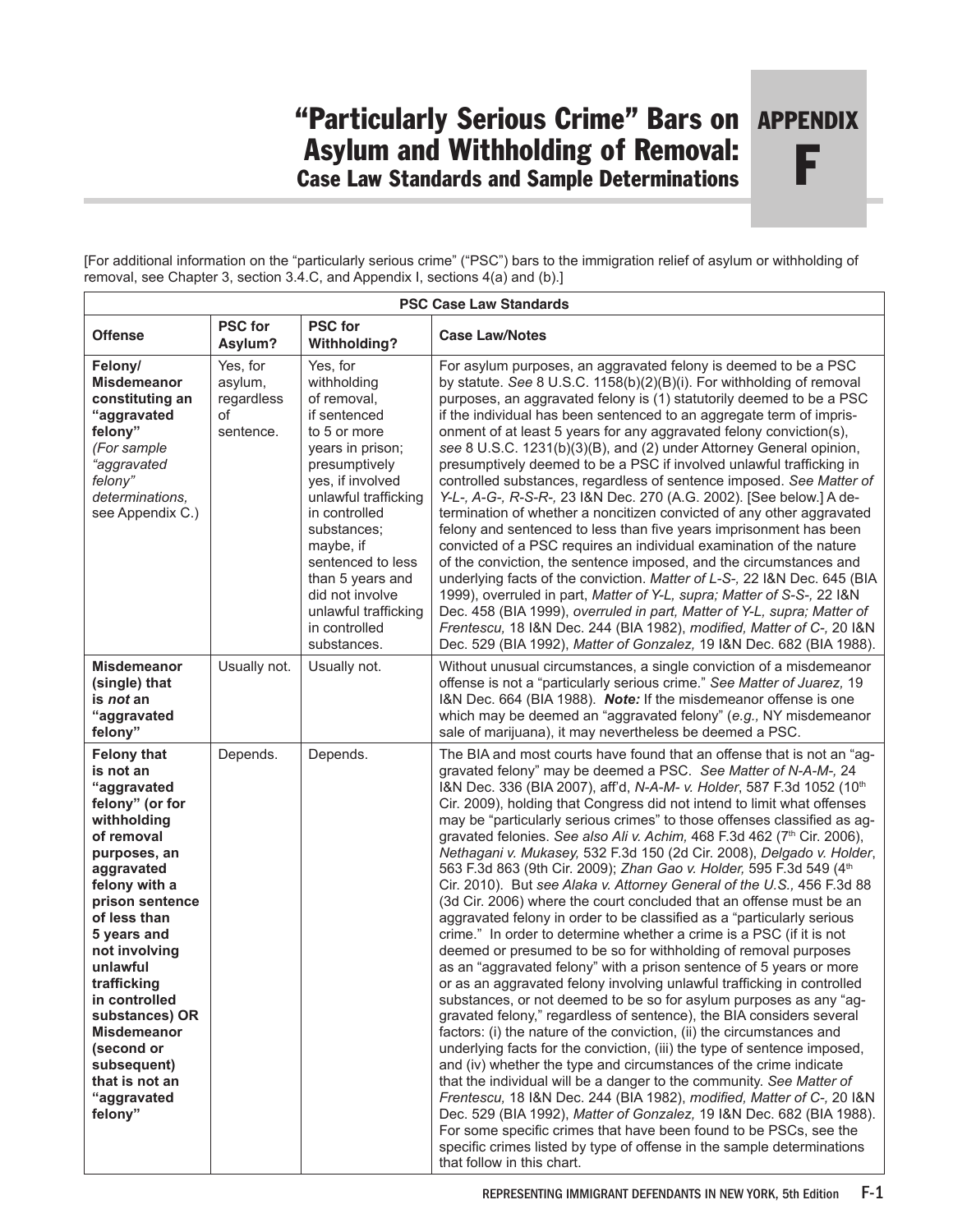## **Sample PSC Case Law Determinations**

**NOTE:** Many of the crimes listed below that have been found in the past to be PSCs would now be considered aggravated felonies due to the expansion of the definition of aggravated felonies. They would therefore on that basis alone be deemed a PSC for asylum, but not necessarily for withholding of removal. See "Felony/ Misdemeanor constituting an 'aggravated felony'" above.

| <b>DRUG OFFENSES</b>                                                                                                     |                                                               |                                                                              |                                                                                                                                                                                                                                                                                                                                                                                                                                                                                                                                                                                                                                                                                                                                                                                                                                                                                                                                                                                                                                                                                                                                                                             |  |
|--------------------------------------------------------------------------------------------------------------------------|---------------------------------------------------------------|------------------------------------------------------------------------------|-----------------------------------------------------------------------------------------------------------------------------------------------------------------------------------------------------------------------------------------------------------------------------------------------------------------------------------------------------------------------------------------------------------------------------------------------------------------------------------------------------------------------------------------------------------------------------------------------------------------------------------------------------------------------------------------------------------------------------------------------------------------------------------------------------------------------------------------------------------------------------------------------------------------------------------------------------------------------------------------------------------------------------------------------------------------------------------------------------------------------------------------------------------------------------|--|
| <b>Offense</b>                                                                                                           | <b>PSC for</b><br>Asylum?                                     | <b>PSC for</b><br><b>Withholding?</b>                                        | <b>Case Law/Notes</b>                                                                                                                                                                                                                                                                                                                                                                                                                                                                                                                                                                                                                                                                                                                                                                                                                                                                                                                                                                                                                                                                                                                                                       |  |
| <b>Drug trafficking</b><br>offenses (or<br>offenses that<br>may be deemed<br>drug trafficking<br>offenses),<br>generally | Yes, since<br>virtually<br>always will<br>be deemed<br>an AF. | Yes, presump-<br>tively, but<br>individualized<br>determination<br>required. | Matter of Y-L-, A-G-, R-S-R-, 23 I&N Dec. 270 (A.G. 2002). An indi-<br>vidual convicted of an aggravated felony involving unlawful trafficking<br>in controlled substances will presumptively be deemed to have been<br>convicted of a particularly serious crime for withholding of removal<br>purposes. To overcome that presumption, an individual would have<br>to demonstrate the most extenuating circumstances that are both<br>extraordinary and compelling. Those circumstances must include, at<br>a minimum, all of the following: (1) a very small quantity of controlled<br>substance; (2) a very modest amount of money paid for the drugs in<br>the offending transaction; (3) merely peripheral involvement by the<br>individual in the criminal activity, transaction, or conspiracy; (4) the<br>absence of any violence or threat of violence, implicit or otherwise,<br>associated with the offense; (5) the absence of any organized crime or<br>terrorist organization involvement, direct or indirect, in relation to the<br>offending activity; and (6) the absence of any adverse or harmful effect<br>of the activity or transaction on juveniles. |  |
|                                                                                                                          |                                                               |                                                                              | Tunis v. Gonzales, 447 F.3d 547 (7th Cir. 2006). Though the court<br>determined that not all drug transactions involve an inherent risk of<br>violence, because the individual failed to satisfy all six of the criteria<br>set forth in Matter of Y-L [see above], state conviction of two counts<br>of sale of a small amount (less than a gram) of cocaine constituted a<br>conviction for a PSC thus barring withholding.                                                                                                                                                                                                                                                                                                                                                                                                                                                                                                                                                                                                                                                                                                                                               |  |
|                                                                                                                          |                                                               |                                                                              | Santos-Melitante v. Gonzales, No. 04-70981, 161 Fed.Appx. 634 (9th<br>Cir. 2005) (unreported). Upheld Immigration Judge's decision that two<br>convictions under Cal. Health and Safety Code § 11378, for "unlaw-<br>ful possession of a controlled substance for sale," constituted a PSC.<br>Court found persuasive the fact that intent to sell was an element of<br>the state crime and concluded that because the individual's crimes<br>were also classified as an aggravated felony, there was an additional<br>presumption that the individual's aggravated felonies were particularly<br>serious crimes. See Matter of Q-T-M-T, 21 I & N. Dec. 639, 1996 WL<br>784581 (1996).                                                                                                                                                                                                                                                                                                                                                                                                                                                                                      |  |
|                                                                                                                          |                                                               |                                                                              | Gelaneh v. Ashcroft, No. 04-3071, 153 Fed. Appx. 881 (3d. Cir. 2005)<br>(unreported). It was "highly improbable" that conviction for posses-<br>sion with intent to deliver between 21 and 41 grams of cocaine, with a<br>sentence of 5 years probation, could satisfy the Y-L- six-factor test.                                                                                                                                                                                                                                                                                                                                                                                                                                                                                                                                                                                                                                                                                                                                                                                                                                                                            |  |
|                                                                                                                          |                                                               |                                                                              | Perez v. Loy, 356 F.Supp.2d 172 (D. Conn. 2005). Conviction for im-<br>porting one kilogram of heroin into the United States could not satisfy<br>the test set forth in Matter of Y-L and thus constituted a PSC which<br>would bar withholding.                                                                                                                                                                                                                                                                                                                                                                                                                                                                                                                                                                                                                                                                                                                                                                                                                                                                                                                            |  |
|                                                                                                                          |                                                               |                                                                              | Steinhouse v. Ashcroft, 247 F.Supp.2d 201 (D. Conn. 2003). Individ-<br>ual suffering from bi-polar disorder was convicted of racketeering and<br>selling drug samples. She received a three year sentence, a down-<br>ward departure from the sentencing guidelines due to her "significantly<br>reduced mental capacity." The court remanded the case to the BIA to<br>consider the four Frentescu factors in their totality, not simply "whether<br>the type and circumstance of the crime indicate that the alien will be<br>a danger to the community." By failing to apply the fourth factor in<br>Frentescu, the BIA had neglected to consider whether the individual's<br>mental impairment affected the determination whether she posed a<br>danger to the community. "When a crime is neither per se particularly<br>serious or per se not particularly serious, the IJ and BIA must consider<br>whether the circumstances of the crime indicate that the alien will be a<br>danger to the community."                                                                                                                                                             |  |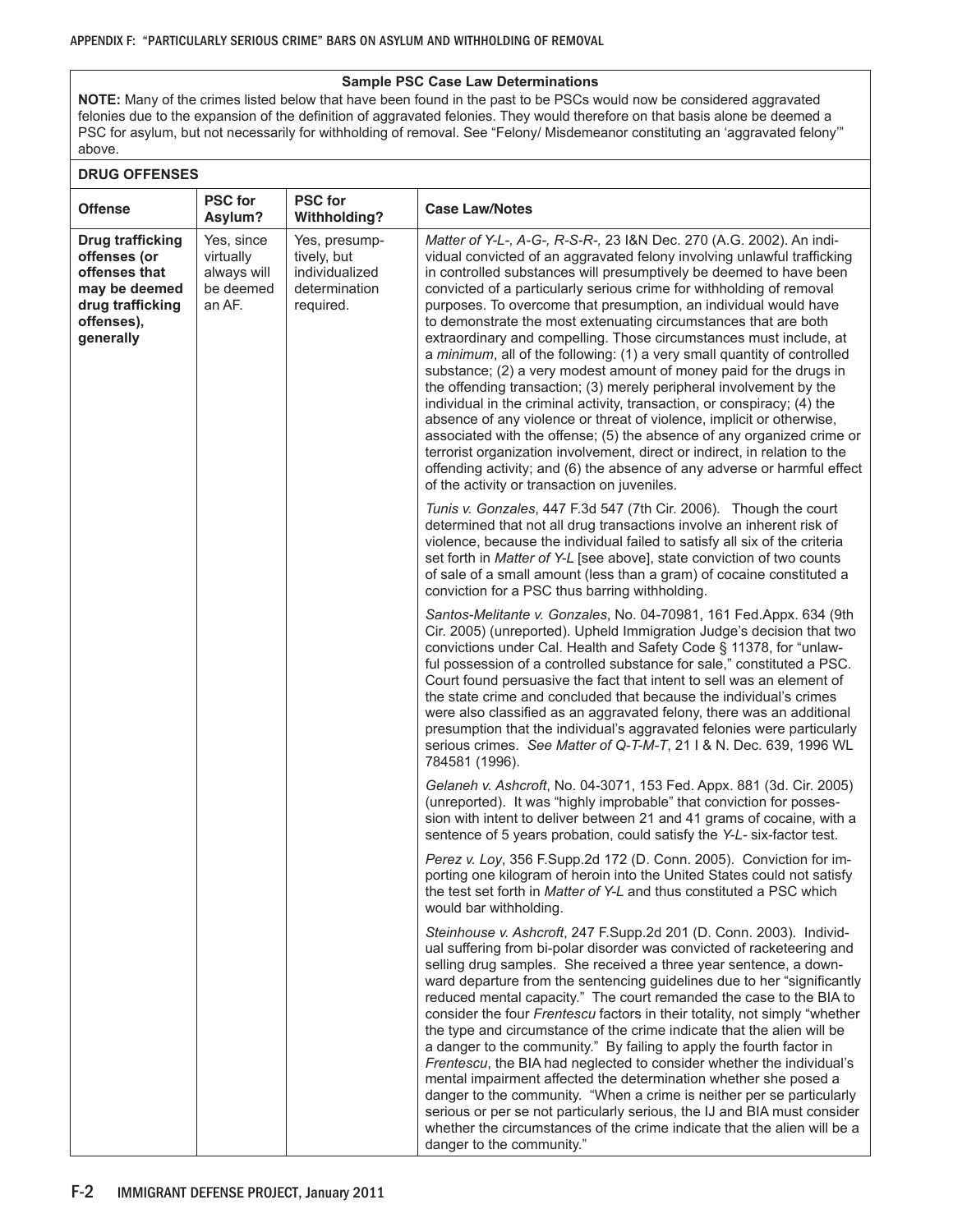## APPENDIX F: "PARTICULARLY SERIOUS CRIME" BARS ON ASYLUM AND WITHHOLDING OF REMOVAL

| <b>Offense</b>                                  | <b>PSC</b> for<br>Asylum?                                          | <b>PSC</b> for<br>Withholding?                                      | <b>Case Law/Notes</b>                                                                                                                                                                                                                                                                                                                                                                                                                                             |
|-------------------------------------------------|--------------------------------------------------------------------|---------------------------------------------------------------------|-------------------------------------------------------------------------------------------------------------------------------------------------------------------------------------------------------------------------------------------------------------------------------------------------------------------------------------------------------------------------------------------------------------------------------------------------------------------|
|                                                 |                                                                    |                                                                     | CASES DECIDED BEFORE MATTER OF Y-L-:                                                                                                                                                                                                                                                                                                                                                                                                                              |
|                                                 |                                                                    |                                                                     | Matter of U-M-, 20 I&N Dec. 327 (BIA 1991). Conviction of the sale<br>or transportation of marihuana is a conviction of a PSC. The Board<br>found that "the crime of trafficking in drugs is inherently a particularly<br>serious crime. The harmful effect to society from drug offenses has<br>consistently been recognized by Congress in the clear distinctions and<br>disparate statutory treatment it has drawn between drug offenses and<br>other crimes." |
|                                                 |                                                                    |                                                                     | Matter of Gonzalez, 19 I&N 682 (BIA 1988). Two convictions for pos-<br>session of a controlled substance with intent to deliver with a three-<br>year prison sentence are convictions of PSCs.                                                                                                                                                                                                                                                                    |
|                                                 |                                                                    |                                                                     | Chong v. Dist. Dir., 264 F.3d 378 (3d Cir. 2001). Left undisturbed<br>the Board of Immigration Appeals' determination that conspiracy to<br>distribute heroin and possession of heroin with intent to distribute with<br>aggregate two year sentence were aggravated felonies that, under the<br>facts and circumstances of that case, were also PSCs for withholding<br>of removal purposes.                                                                     |
|                                                 |                                                                    |                                                                     | Mosquera-Perez v. INS, 3 F.3d 553 (1st Cir. 1993). A noncitizen<br>convicted of possessing a half ounce of cocaine with intent to distrib-<br>ute, and who had received a suspended sentence and probation, had<br>been convicted of a PSC.                                                                                                                                                                                                                       |
|                                                 |                                                                    |                                                                     | Arauz v. Rivkind, 845 F.2d 271 (11th Cir. 1988). Conviction of posses-<br>sion of marijuana with intent to distribute is a PSC.                                                                                                                                                                                                                                                                                                                                   |
|                                                 |                                                                    |                                                                     | Eskite v. INS, 901 F. Supp. 530 (E.D.N.Y. 1995). Notwithstanding a<br>pardon, an alien who was convicted in Florida of the sale of \$30 of<br>crack cocaine and of possession with intent to sell or deliver was con-<br>victed of a per se PSC.                                                                                                                                                                                                                  |
| Simple<br>possession of<br>drugs, generally     | Maybe.                                                             | Maybe.                                                              | May depend on factors such as whether the offense is a felony or<br>misdemeanor, the quantity of drugs involved (which may be viewed as<br>speaking to whether the drugs were for personal use or for distribu-<br>tion), and the sentence imposed by the criminal court. See Matter of<br>Toboso-Alfonso, 20 I&N Dec. 819 (BIA 1990) (Simple possession of<br>cocaine is not a particularly serious crime).                                                      |
| <b>VIOLENT OFFENSES AND SEX OFFENSES</b>        |                                                                    |                                                                     |                                                                                                                                                                                                                                                                                                                                                                                                                                                                   |
| <b>Crimes against</b><br>persons,               | Usually,<br>and always                                             | Usually, but<br>individualized                                      | Violent and sex offenses at issue in the case law have usually been<br>found to be PSCs, at least where the conviction is of a felony.                                                                                                                                                                                                                                                                                                                            |
| generally                                       | when of-<br>fense is<br>deemed an<br>AF.                           | determination may<br>be required.                                   | CONSIDER: Without unusual circumstances, a single conviction of a<br>misdemeanor offense is not a "particularly serious crime." See Matter<br>of Juarez, 19 I&N Dec. 664 (BIA 1988).                                                                                                                                                                                                                                                                              |
| Assault with a<br>dangerous or<br>deadly weapon | Usually,<br>and always<br>when of-<br>fense is<br>deemed an<br>AF. | Usually, but<br>individualized<br>determination may<br>be required. | In re Pjeter Juncaj, 2004 WL 1059706 (BIA 2004) (unpublished).<br>Court looked to record of conviction to determine that using a firearm<br>to shoot another person in the back of the head and purposefully dis-<br>playing a firearm constituted a PSC.                                                                                                                                                                                                         |
|                                                 |                                                                    |                                                                     | Satamian v. Gonzales, No. 04-71228, 2006 WL 986386 (9th Cir. 2006)<br>(unpublished). If a conviction under California provision penalizing<br>assault with deadly weapon or by force likely to produce great bodily<br>injury carries one year or more in prison, it constitutes an aggravated<br>felony and is also a "particularly serious crime," rendering the individu-<br>al ineligible for withholding of deportation.                                     |
|                                                 |                                                                    |                                                                     | Singh v. Ashcroft, 351 F.3d 435 (9th Cir. 2003). Assault with a weapon<br>or with force likely to produce great bodily injury crime itself, two year<br>sentence, and individual's conduct in kicking the victim in the head,<br>supported the finding that this crime was particularly serious and<br>barred eligibility for withholding.                                                                                                                        |
|                                                 |                                                                    |                                                                     | (continued on next page)                                                                                                                                                                                                                                                                                                                                                                                                                                          |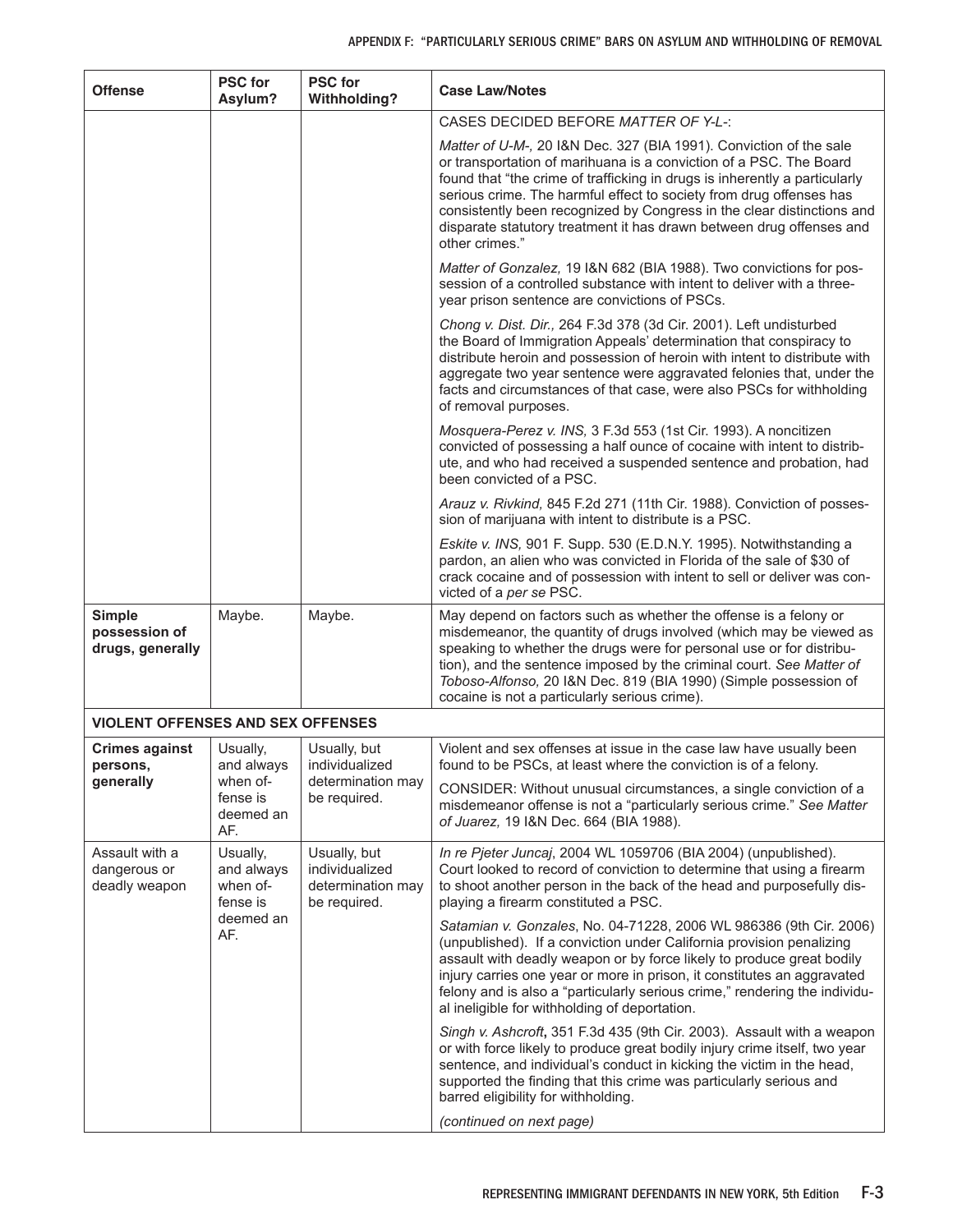| <b>Offense</b>                                                          | <b>PSC for</b><br>Asylum? | <b>PSC</b> for<br><b>Withholding?</b> | <b>Case Law/Notes</b>                                                                                                                                                                                                                                                                                                                                                                                                                                                                                   |
|-------------------------------------------------------------------------|---------------------------|---------------------------------------|---------------------------------------------------------------------------------------------------------------------------------------------------------------------------------------------------------------------------------------------------------------------------------------------------------------------------------------------------------------------------------------------------------------------------------------------------------------------------------------------------------|
| (continued)                                                             | (see                      | (see previous                         | (continued)                                                                                                                                                                                                                                                                                                                                                                                                                                                                                             |
| Assault with a<br>dangerous or<br>deadly weapon                         | previous<br>page)         | page)                                 | Yousefi v. INS, 260 F.3d 318 (4th Cir. 2001). Where neither BIA nor<br>Immigration Judge considered the several factors set forth in Matter<br>of Frentescu [see above], the case was remanded for such analysis.<br>Here, the sentence was 15-45 months imprisonment, the 'dangerous'<br>weapon' was a rock, and the crime was committed in the context of a<br>running dispute between two street vendors.                                                                                            |
|                                                                         |                           |                                       | Ali v. Achim, 468 F.3d 462 (7 <sup>th</sup> Cir. 2006). In finding that the convic-<br>tion for battery with a dangerous weapon was a "particularly serious<br>crime," the court noted that the "designation of aggravated felonies as<br>per se 'particularly serious' creates no presumption that the Attor-<br>ney General may not exercise discretion on a case-by-case basis to<br>decide that other nonaggravated-felony crimes are also 'particularly<br>serious."                               |
| Battery,<br>aggravated                                                  | Yes.                      | Yes.                                  | Matter of B-, 20 I&N Dec. 427 (BIA 1991).                                                                                                                                                                                                                                                                                                                                                                                                                                                               |
| Child molestation                                                       | Yes.                      | Yes.                                  | Lazovic v. Ashcroft, 2004 WL 1157680 (9th Cir. 2004) (unpublished).<br>Conviction of touching the "intimate parts" of a 12-year-old individual<br>constituted a PSC, rendering individual ineligible for asylum and with-<br>holding.                                                                                                                                                                                                                                                                   |
| Communication<br>with a minor<br>for immoral<br>purposes                | No.                       |                                       | Morales v. Gonzales, 478 F.3d 972 (9th Cir. 2007). The Immigration<br>Judge erred in relying on the facts recited in the state appellate court's<br>opinion because those facts were not admitted or established as "the<br>circumstance and underlying facts of conviction." The facts recited<br>in the state appellate court's opinion applied to crimes of which the<br>petitioner was not convicted                                                                                                |
| Criminal<br>sexual abuse,<br>aggravated<br>(felony, against a<br>minor) |                           | Yes.                                  | Espinoza-Franco v. Ashcroft, 394 F.3d 461 (7th Cir. 2004). BIA con-<br>cluded, and Seventh Circuit upheld, that aggravated criminal sexual<br>abuse is a PSC because crimes "of sexual abuse against children in-<br>volve a heightened risk of violence" and in addition individual "violated<br>his daughter's trust." Furthermore, "fondling any part of [the com-<br>plaining witness's] body with a lewd intent seems particularly serious<br>considering her young age."                          |
| Criminal sexual<br>contact                                              |                           | Yes.                                  | Remoi v. Att'y Gen. of U.S., No. 04-3685, 2006 WL 116877 (3rd Cir.<br>2006) (unpublished). Conviction of criminal sexual contact, for which<br>initial sentence was 364 days, but, subsequent to a probation viola-<br>tion, individual was re-sentenced for 18 months, constituted a crime<br>of violence aggravated felony and a particularly serious crime barring<br>both asylum and withholding.                                                                                                   |
| Criminal sexual<br>intercourse with a<br>person under 18                | Yes.                      | Maybe.                                | Afridi v. Gonzales, 442 F.3d 1212 (9th Cir. 2006). Misdemeanor con-<br>viction for unlawful sexual intercourse with a seventeen-year-old who<br>was more than three years younger than the perpetrator constituted<br>an aggravated felony. However, the court of appeals concluded that,<br>by failing to engage in a case-specific analysis as directed by Matter of<br>Frentescu [see above], the BIA erred in concluding that individual had<br>committed a PSC and denying withholding of removal. |
| Kidnapping and<br>burglary                                              | Yes.                      | Yes.                                  | Choeum v. INS, 129 F.3d 29 (1st Cir. 1997).                                                                                                                                                                                                                                                                                                                                                                                                                                                             |
| Lewd and<br>lascivious act<br>with a child 14-15<br>years of age        | Yes.                      | Yes.                                  | Bogle-Martinez v. INS, 52 F.3d 332 (9th Cir. 1995).                                                                                                                                                                                                                                                                                                                                                                                                                                                     |
| Manslaughter<br>(NY Manslaugh-<br>ter, first degree)                    | Yes.                      | Yes.                                  | Ahmetovic v. INS, 62 F.3d 48 (2d Cir. 1995). The Second Circuit<br>affirmed the findings of the Immigration Judge and the BIA that<br>first-degree manslaughter is a per se "particularly serious crime"<br>notwithstanding evidence of mitigating factors. (Ms. Ahmetovic shot<br>and killed her husband following a domestic dispute and there was<br>evidence that the killing had been in self-defense).                                                                                            |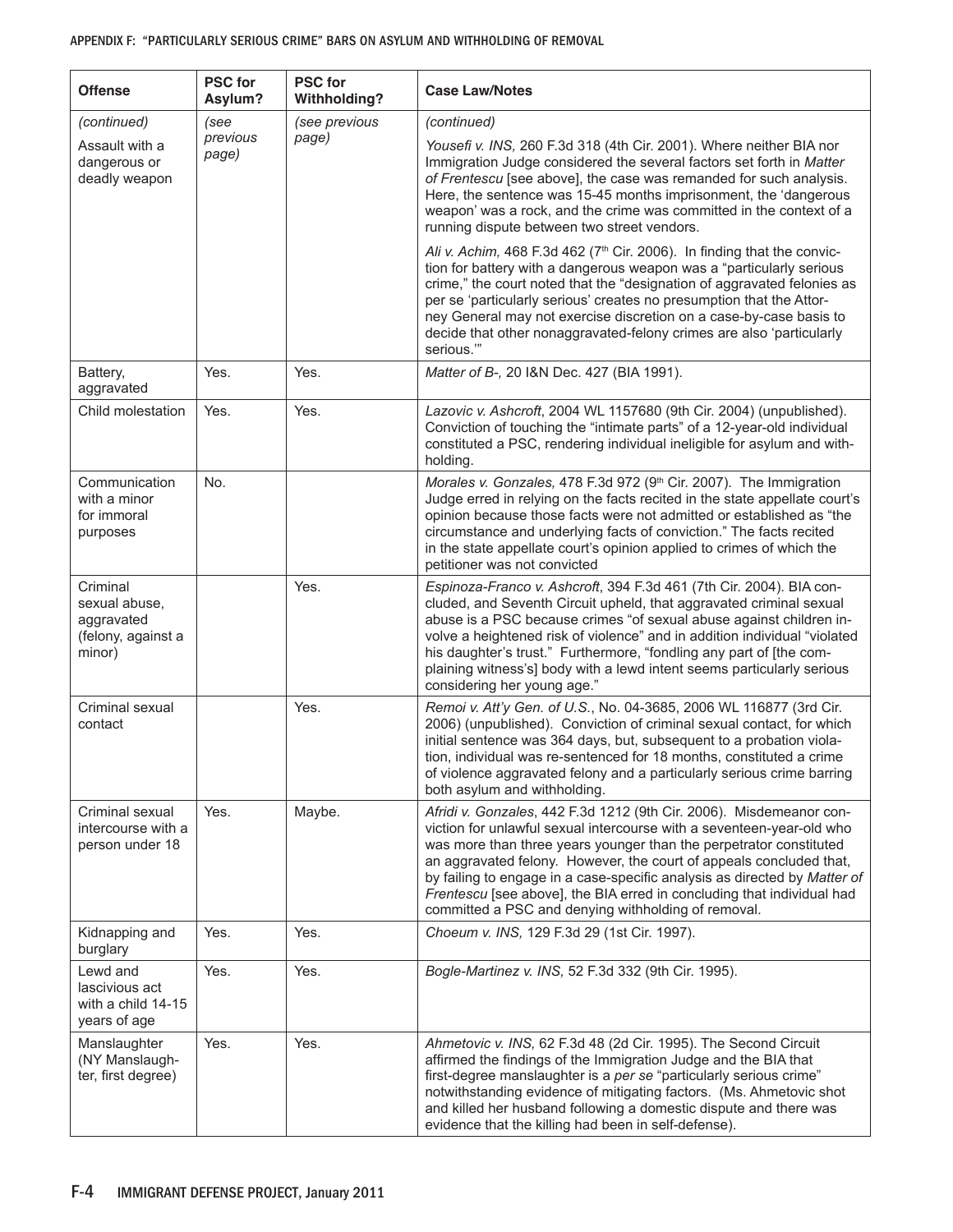| Offense                                                  | <b>PSC</b> for<br>Asylum?                                                                                                       | <b>PSC</b> for<br><b>Withholding?</b>                                                                                 | <b>Case Law/Notes</b>                                                                                                                                                                                                                                                                                                                                                                                                                                                                                                                                                                                                                                                                                                                                          |
|----------------------------------------------------------|---------------------------------------------------------------------------------------------------------------------------------|-----------------------------------------------------------------------------------------------------------------------|----------------------------------------------------------------------------------------------------------------------------------------------------------------------------------------------------------------------------------------------------------------------------------------------------------------------------------------------------------------------------------------------------------------------------------------------------------------------------------------------------------------------------------------------------------------------------------------------------------------------------------------------------------------------------------------------------------------------------------------------------------------|
| Manslaughter (NY<br>Manslaughter,<br>second degree)      | Regardless<br>of whether<br>it is a PSC.<br>is a bar<br>to asylum<br>because<br>deemed a<br>"violent and<br>dangerous<br>crime" | Judge did not ad-<br>dress this in this<br>case, finding the<br>individual in-<br>eligible based on<br>other reasons. | Matter of Jean, 23 I&N Dec. 373 (A.G. 2002). Individuals convicted of<br>violent or dangerous crimes will not be granted asylum, even if they<br>are technically eligible, except in extraordinary circumstances, such<br>as those involving national security or foreign policy considerations, or<br>cases in which the individual clearly demonstrates that denial would<br>result in exceptional and extremely unusual hardship. Here, the Attor-<br>ney General found the alien "manifestly unfit" for a discretionary grant<br>of asylum relief under circumstances that included alien's confession<br>to beating and shaking a 19-month-old child, and that a coroner cor-<br>roborated a "wide-ranging collection of extraordinarily severe injuries" |
| Manslaughter,<br>involuntary                             |                                                                                                                                 | Yes.                                                                                                                  | Franklin v. INS, 72 F.3d 571 (8th Cir. 1996).                                                                                                                                                                                                                                                                                                                                                                                                                                                                                                                                                                                                                                                                                                                  |
| Menacing                                                 | Yes.                                                                                                                            | Yes.                                                                                                                  | Matter of N-A-M-, 24 I&N Dec. 336 (BIA 2007), aff'd, N-A-M- v. Holder,<br>587 F.3d 1052 (10th Cir. 2009). The court found that Congress did<br>not intend to limit what offenses may be particularly serious crimes to<br>those offenses classified as aggravated felonies.                                                                                                                                                                                                                                                                                                                                                                                                                                                                                    |
|                                                          |                                                                                                                                 |                                                                                                                       | The petitioner's offense is a "particularly serious crime based solely on<br>its elements, i.e., that the offense by its 'nature' is a particularly serious<br>one."                                                                                                                                                                                                                                                                                                                                                                                                                                                                                                                                                                                           |
| Rape                                                     | Yes.                                                                                                                            | Yes.                                                                                                                  | Smith v. USDOJ, 218 F. Supp. 2d 357 (W.D.N.Y. 2002). An alien con-<br>victed of rape with a sentence of 2–6 years imprisonment is convicted<br>of an aggravated felony and therefore a particularly serious crime for<br>both asylum and withholding purposes                                                                                                                                                                                                                                                                                                                                                                                                                                                                                                  |
| Rape, attempted                                          | Yes.                                                                                                                            | Yes.                                                                                                                  | Gatalski v. INS, 72 F.3d 135 (9th Cir. 1995).                                                                                                                                                                                                                                                                                                                                                                                                                                                                                                                                                                                                                                                                                                                  |
| <b>Reckless</b><br>endangerment                          | Yes.                                                                                                                            | Yes.                                                                                                                  | Nethagani v. Mukasey, 532 F.3d 150 (2d Cir. 2008). Convictions can<br>be considered "particularly serious crimes" even if they are not desig-<br>nated as aggravated felonies.                                                                                                                                                                                                                                                                                                                                                                                                                                                                                                                                                                                 |
| Robbery                                                  | Yes.                                                                                                                            | Yes.                                                                                                                  | Matter of S-V-, 22 I&N Dec. 1306 (BIA 2000). Conviction required<br>intent to deprive a person of property through use of force, violence,<br>assault or putting in fear, sentence imposed was 4 years, and record<br>indicated violence against persons.                                                                                                                                                                                                                                                                                                                                                                                                                                                                                                      |
| Robbery with a<br>firearm or deadly<br>weapon            | Yes.                                                                                                                            | Yes.                                                                                                                  | Matter of S-S-, 22 I&N Dec. 458 (BIA 1999), overruled in part, Matter<br>of Y-L-, supra. An alien convicted of first degree robbery of an oc-<br>cupied home while armed with a handgun and sentenced to fifty-five<br>months imprisonment is convicted of a PSC.                                                                                                                                                                                                                                                                                                                                                                                                                                                                                              |
|                                                          |                                                                                                                                 |                                                                                                                       | Matter of L-S-J-, 21 I&N Dec. 973 (BIA 1997).                                                                                                                                                                                                                                                                                                                                                                                                                                                                                                                                                                                                                                                                                                                  |
|                                                          |                                                                                                                                 |                                                                                                                       | Conviction resulting in 21/2 year sentence was an aggravated felony,<br>and the committed offense threatened violence with a handgun and<br>put lives in danger.                                                                                                                                                                                                                                                                                                                                                                                                                                                                                                                                                                                               |
| Shooting with<br>intent to kill                          | Yes.                                                                                                                            | Yes.                                                                                                                  | Nguyen v. INS, 991 F.2d 621 (10th Cir. 1993).                                                                                                                                                                                                                                                                                                                                                                                                                                                                                                                                                                                                                                                                                                                  |
| Unlawful sexual<br>intercourse with a<br>person under 18 | Yes.                                                                                                                            | Yes.                                                                                                                  | Bogle-Martinez v. INS, 52 F.3d 332 (9th Cir. 1995).                                                                                                                                                                                                                                                                                                                                                                                                                                                                                                                                                                                                                                                                                                            |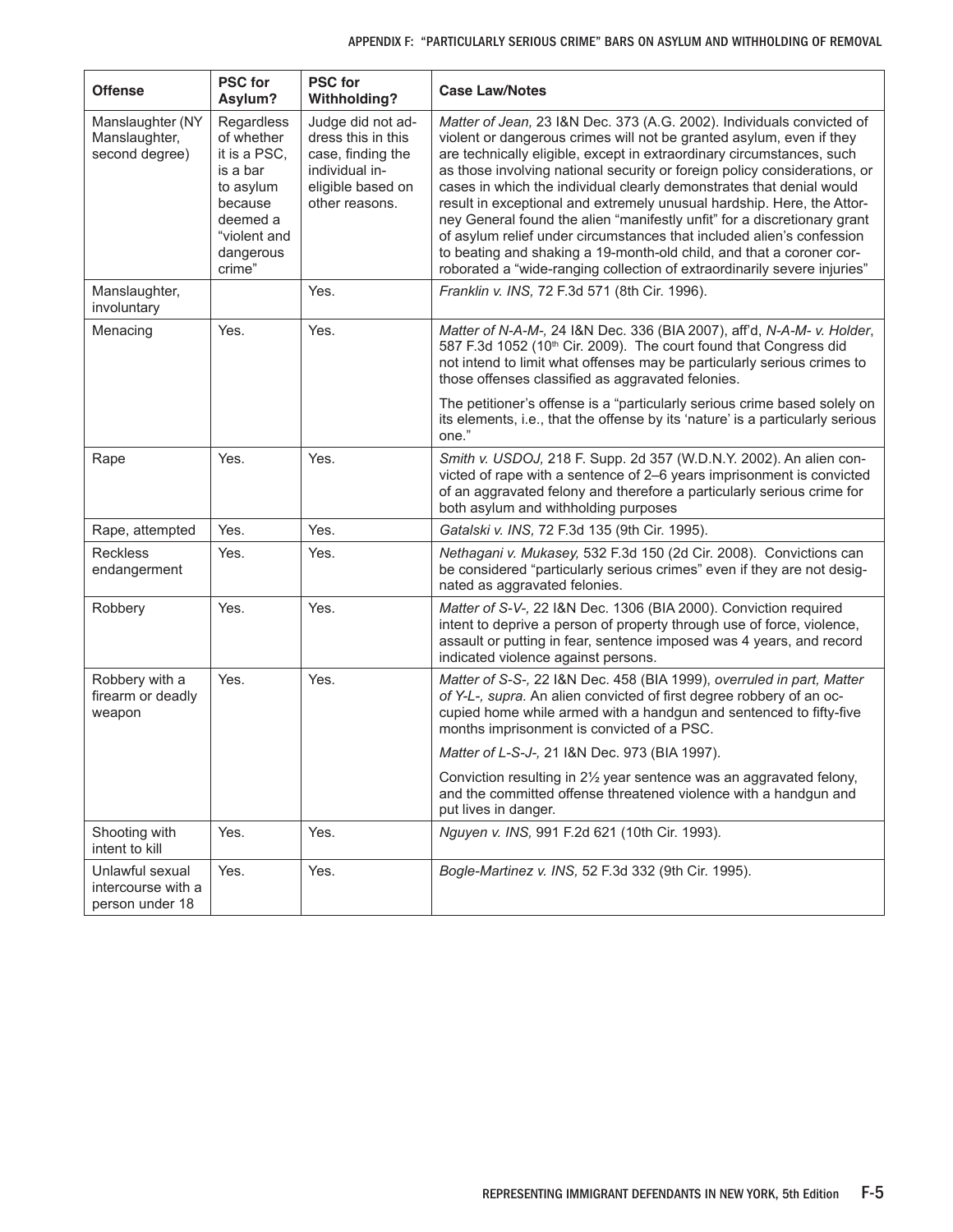| <b>PROPERTY OFFENSES</b>                                    |                                                                                                                                                                            |                                                                           |                                                                                                                                                                                                                                                                                                                                                                                                                                                                                                                                                                                                                                                                        |
|-------------------------------------------------------------|----------------------------------------------------------------------------------------------------------------------------------------------------------------------------|---------------------------------------------------------------------------|------------------------------------------------------------------------------------------------------------------------------------------------------------------------------------------------------------------------------------------------------------------------------------------------------------------------------------------------------------------------------------------------------------------------------------------------------------------------------------------------------------------------------------------------------------------------------------------------------------------------------------------------------------------------|
| <b>Offense</b>                                              | <b>PSC for</b><br>Asylum?                                                                                                                                                  | <b>PSC</b> for<br><b>Withholding?</b>                                     | <b>Case Law/Notes</b>                                                                                                                                                                                                                                                                                                                                                                                                                                                                                                                                                                                                                                                  |
| <b>Crimes against</b><br>property,<br>generally             | Less likely<br>to be found<br>to be a<br>PSC than<br>crimes<br>against<br>persons,<br>but will be<br>considered<br>a PSC for<br>asylum if<br>offense is<br>deemed an<br>AF | Less likely to be<br>found to be a<br>PSC than crimes<br>against persons. | There is little case law dealing with whether offenses against prop-<br>erty may be considered PSCs; however, the BIA stated in Matter of<br>Frentescu, 18 I&N Dec. 244 (BIA 1982), modified, Matter of C-, 20 I&N<br>Dec. 529 (BIA 1992), Matter of Gonzalez, 19 I&N Dec. 682 (BIA 1988),<br>that crimes against property are less likely to be categorized as PSCs<br>than crimes against persons.<br>CONSIDER: Without unusual circumstances, a single conviction of a<br>misdemeanor offense is not a "particularly serious crime." See Matter<br>of Juarez, 19 I&N Dec. 664 (BIA 1988).                                                                           |
| Attempted<br>burglary                                       | Yes.                                                                                                                                                                       | No.                                                                       | Wonlah v. Dep't of Homeland Security, No. Civ.A.04-1832, 2005<br>WL 19447 (E.D.P.A. 2005) (unpublished). Sentence of 11-1/2 to 23<br>months in county prison for which individual did not serve any time in<br>prison constituted an aggravated felony and thus rendered individual<br>ineligible for asylum. For withholding purposes, however, conviction<br>did not constitute a particularly serious crime.                                                                                                                                                                                                                                                        |
| Bank Fraud,<br>aiding and<br>abetting                       |                                                                                                                                                                            | No.                                                                       | Alaka v. Attorney General of the U.S., 456 F.3d 88 (3d Cir. 2006). The<br>court concluded that an offense must be an aggravated felony in order<br>to be classified as a "particularly serious crime." In coming to this hold-<br>ing, the court found that the sentence in INA §241(b)(3)(B), authorizing<br>the Attorney General to determine when a conviction is "particularly<br>serious," is clearly tied to the previous sentence which creates the<br>presumption that an aggravated felony is a "particularly serious crime."<br>Accordingly, this statutory construction implies that a "particularly seri-<br>ous crime" is limited to aggravated felonies. |
| Burglary,<br>aggravated (NY                                 | Yes.                                                                                                                                                                       | Yes.                                                                      | Matter of Garcia-Garrocho, 19 I&N Dec. 423 (BIA 1986), modified on<br>other grounds, Matter of Gonzalez, 19 I&N Dec. 682 (BIA 1988).                                                                                                                                                                                                                                                                                                                                                                                                                                                                                                                                   |
| Burglary, first<br>degree)                                  |                                                                                                                                                                            |                                                                           | Conviction under New York Penal Law Section 140.30 (Burglary in<br>the first degree) requires a finding that the applicant accomplished his<br>crime with one or more aggravating circumstances that involve "physi-<br>cal injury or potentially life-threatening acts." Because of the potential<br>for physical harm, the BIA found that the applicant's crime was a PSC<br>on its face.                                                                                                                                                                                                                                                                            |
| Burglary with<br>intent to commit                           |                                                                                                                                                                            | Not without<br>aggravating                                                | Matter of Frentescu, 18 I&N Dec. 244 (BIA 1982), modified, Matter of<br>C-, 20 I&N Dec. 529 (BIA 1992), Matter of Gonzalez, 19 I&N Dec.                                                                                                                                                                                                                                                                                                                                                                                                                                                                                                                                |
| theft                                                       |                                                                                                                                                                            | circumstances.                                                            | 682 (BIA 1988). Conviction of burglary with intent to commit theft,<br>where sentence imposed was for 3 months, was not a PSC given the<br>circumstances: "Although the applicant did enter a dwelling, there is<br>no indication that the dwelling was occupied or that the applicant was<br>armed; nor is there any indication of an aggravating circumstance.<br>Further, the applicant received a suspended sentence after spending<br>a relatively short period of time in prison (3 months). Such sentence<br>reflects upon the seriousness of the applicant's danger to the com-<br>munity."                                                                    |
| Conspiracy<br>to traffic in<br>counterfeit credit<br>cards. | Yes.                                                                                                                                                                       | No.                                                                       | Unuakhaulu v. Gonzales, 416 F.3d 931 (9th Cir. 2005). Conviction<br>which carried with it an 18-month sentence was not a particularly seri-<br>ous crime for the purposes of withholding. Conviction was an aggra-<br>vated felony making individual ineligible for asylum.                                                                                                                                                                                                                                                                                                                                                                                            |
| Grand larceny in<br>the fourth degree<br>(felony)           | Yes.                                                                                                                                                                       | No.                                                                       | Bastien v. Dep't of Homeland Security, No. 03-CV-611F, 2005 WL<br>1140709 (W.D.N.Y. 2005). Where the sentence was 1 1/2 to 3 years<br>incarceration, though case qualified as an aggravated felony, it did<br>not qualify as a particularly serious crime. Individual was eligible for<br>discretionary withholding of removal.                                                                                                                                                                                                                                                                                                                                        |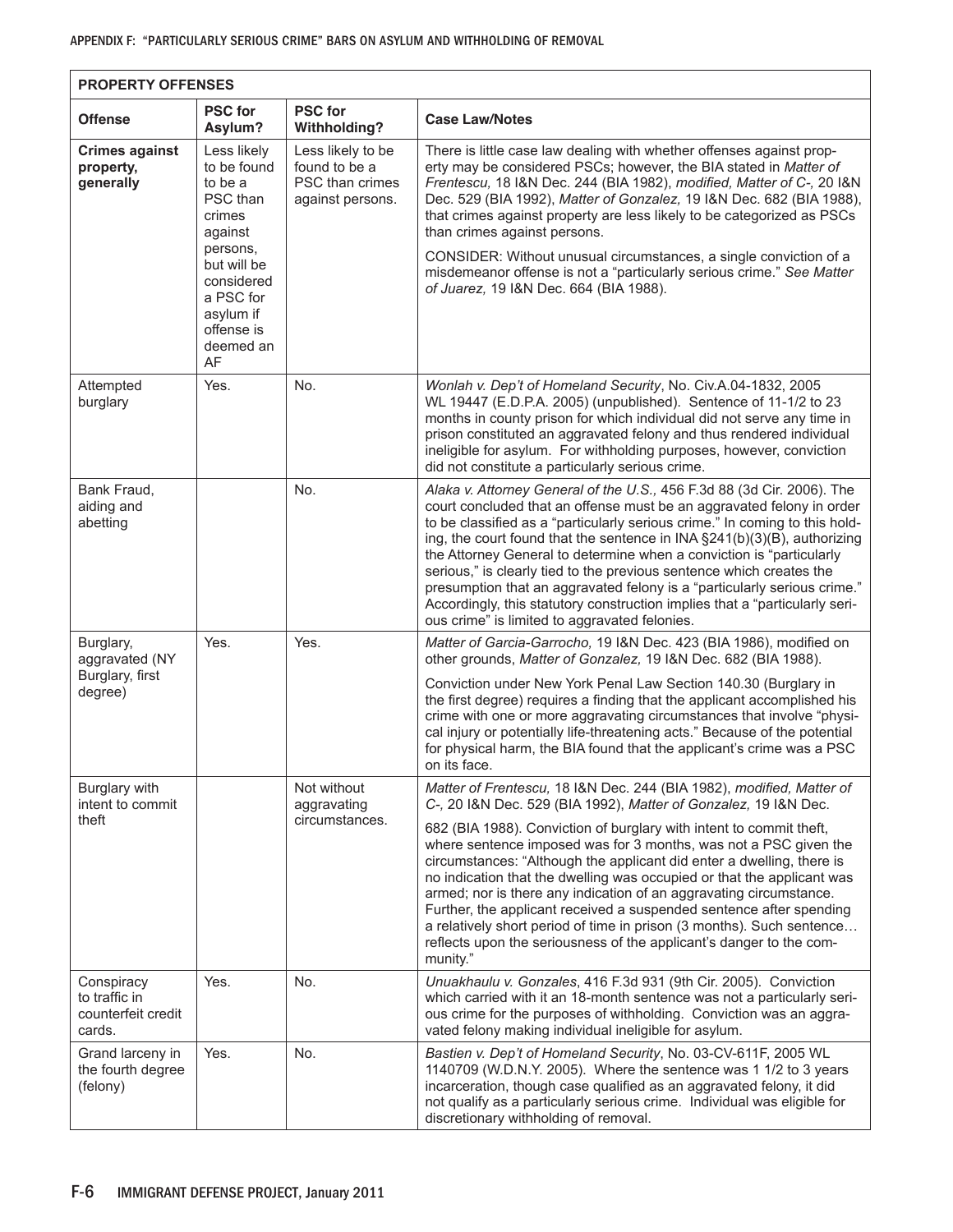| <b>Offense</b>                                          | <b>PSC for</b><br>Asylum?                                     | <b>PSC</b> for<br>Withholding? | <b>Case Law/Notes</b>                                                                                                                                                                                                                                                                                                                                                                                                                                                                                                                                                                                                                                                                                  |
|---------------------------------------------------------|---------------------------------------------------------------|--------------------------------|--------------------------------------------------------------------------------------------------------------------------------------------------------------------------------------------------------------------------------------------------------------------------------------------------------------------------------------------------------------------------------------------------------------------------------------------------------------------------------------------------------------------------------------------------------------------------------------------------------------------------------------------------------------------------------------------------------|
| Receipt of stolen<br>property                           | Yes.                                                          |                                | Hernandez-Barrera v. Ashcroft, 373 F.3d 9 (1st Cir. 2004). Conviction<br>for receipt of stolen property for which individual received a suspended<br>sentence of two and a half years constituted an aggravated felony but<br>did not bar individual's eligibility for asylum because the final order of<br>deportation was not based on that offense but was instead based on<br>the non-criminal ground of entering the United States without inspec-<br>tion.                                                                                                                                                                                                                                       |
| Theft of services,<br>generally                         | Yes.                                                          | Yes.                           | Ilchuk v. Att'y Gen. of U.S., 434 F.3d 618 (3d Cir. 2006). Conviction<br>for theft of services, where sentence imposed was six to twenty-three<br>months of house arrest with electronic monitoring, constituted an ag-<br>gravated felony, and also a PSC deeming individual ineligible for with-<br>holding. "Theft of services" charge originated from two days on which<br>the individual, an ambulance driver, had responded to calls which had<br>been diverted from the legally designated emergency service provider<br>to the individual's employer.                                                                                                                                          |
| <b>FIREARM OFFENSES</b>                                 |                                                               |                                |                                                                                                                                                                                                                                                                                                                                                                                                                                                                                                                                                                                                                                                                                                        |
| <b>Firearm</b><br>trafficking<br>offenses,<br>generally | Yes, since<br>virtually<br>always will<br>be deemed<br>an AF. | Usually.                       | Firearm trafficking offenses are likely to be found to be PSCs. See,<br>e.g., Matter of Q-T-M-T-, 21 I&N Dec. 639 (BIA 1996).                                                                                                                                                                                                                                                                                                                                                                                                                                                                                                                                                                          |
| <b>Simple</b><br>possession<br>of a firearm,            | Maybe not.                                                    | Maybe not.                     | May depend on factors such as whether the offense is a felony or mis-<br>demeanor, evidence of actual or threatened use of the firearm against<br>another, and the sentence imposed by the criminal court.                                                                                                                                                                                                                                                                                                                                                                                                                                                                                             |
| generally                                               |                                                               |                                | CONSIDER: Without unusual circumstances, a single conviction of a<br>misdemeanor offense is not a "particularly serious crime." See Matter<br>of Juarez, 19 I&N Dec. 664 (BIA 1988).                                                                                                                                                                                                                                                                                                                                                                                                                                                                                                                   |
| Illegal discharge<br>of a firearm                       | Yes.                                                          | Yes.                           | Granados v. Ashcroft, No. C 03-3704, 2003 WL 22416147 (N.D.Ca.<br>2003). Because crime involved a substantial risk of harm to persons<br>or property and the use of a firearm, it is "difficult to imagine facts and<br>circumstances that would ameliorate the particularly serious nature of<br>his offense." Derived from Frentescu, "[t]he Ninth Circuit has held that<br>the determination of whether a crime qualifies as particularly serious<br>requires an examination of (1) the nature of the conviction; (2) the type<br>of sentence imposed; and (3) the circumstances and facts underlying<br>the conviction." Ursu v. INS, No. 99-70678, 2001 U.S. App. LEXIS<br>29383 (9th Cir. 2001). |
|                                                         |                                                               |                                | <i>Note:</i> The Ninth Circuit does not consider Frentescu's fourth factor:<br>whether the type and circumstances of the crime indicate that the<br>individual will be a "danger to the community." See e.g., Ursu v. INS,<br>No. 99-70678, 2001 U.S. App. LEXIS 29383 (9th Cir. 2001); see also<br>Hamama v. INS, 78 F.3d 233 (6th Cir. 1996).                                                                                                                                                                                                                                                                                                                                                        |
| Possession of a<br>firearm during a<br>felony           | Yes.                                                          | Yes.                           | In re Pjeter Juncaj, 2004 WL 1059706 (BIA 2004) (unpublished).<br>Court looked to record of conviction to determine that using a firearm<br>to shoot another person in the back of the head and purposefully dis-<br>playing a firearm constituted a PSC.                                                                                                                                                                                                                                                                                                                                                                                                                                              |
|                                                         |                                                               |                                | Hamama v. INS, 78 F. 3d 233 (6th Cir. 1996).                                                                                                                                                                                                                                                                                                                                                                                                                                                                                                                                                                                                                                                           |
| Robbery with a<br>firearm                               | Yes.                                                          | Yes.                           | Matter of S-S-, 22 I&N Dec. 458 (BIA 1999), overruled in part, Matter<br>of Y-L-, supra. An alien convicted of first degree robbery of an oc-<br>cupied home while armed with a handgun and sentenced to fifty-five<br>months of imprisonment is convicted of a PSC.                                                                                                                                                                                                                                                                                                                                                                                                                                   |